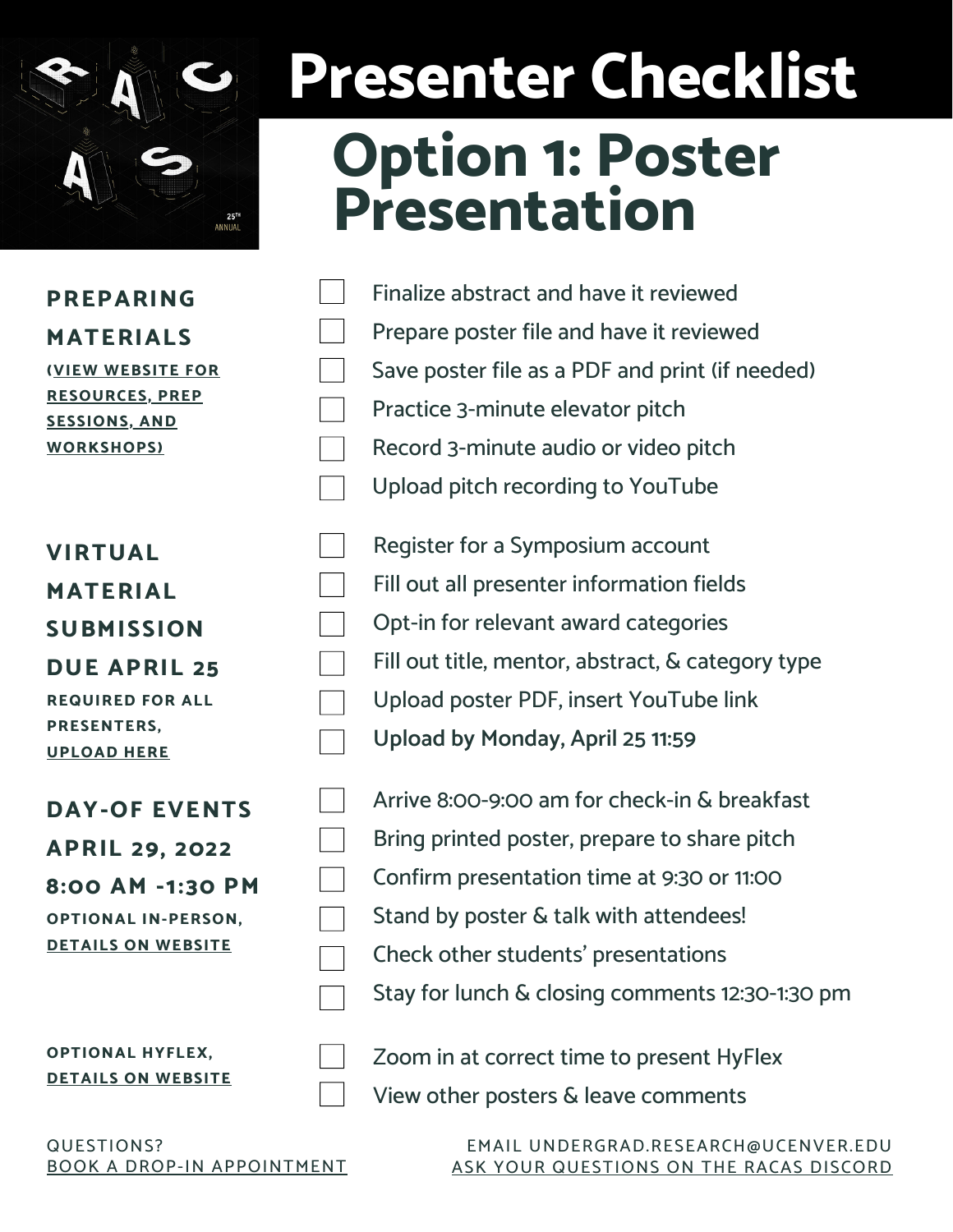

# **Presenter Checklist**

#### **Option 2: Oral Presentation**

| PREPARING                       |
|---------------------------------|
| <b>MATERIALS</b>                |
| <b><i>(VIEW WEBSITE FOR</i></b> |
| <b>RESOURCES, PREP</b>          |
| <b>SESSIONS, AND</b>            |
| <b>WORKSHOPS)</b>               |

| <b>VIRTUAL</b>          |
|-------------------------|
| <b>MATERIAL</b>         |
| <b>SUBMISSION</b>       |
| <b>DUE APRIL 25</b>     |
| <b>REQUIRED FOR ALL</b> |
| PRESENTERS,             |
| <b>UPLOAD HERE</b>      |
|                         |
| <b>DAY-OF EVENTS</b>    |
| <b>APRIL 29, 2022</b>   |
| 8:00 AM -1:30 PM        |

| AFRIL 49, 4UZZ             |
|----------------------------|
| 8:00 AM -1:30 PM           |
| <b>OPTIONAL IN-PERSON,</b> |
| <b>DETAILS ON WEBSITE</b>  |
|                            |

| Prepare 3-min & 12-min presentation with slides                               |
|-------------------------------------------------------------------------------|
| Practice pitch & full talk                                                    |
| Finalize abstract, have it reviewed                                           |
| Practice & record 3-min audio or video pitch                                  |
| Save slides as a PDF & prep for 29th (if-needed)                              |
| Upload pitch recording to YouTube                                             |
| Register for a Symposium account<br>Fill out all presenter information fields |
| Opt-in for relevant award categories                                          |
| Fill out title, mentor, abstract, & category type                             |
| Upload PDF of slides, insert YouTube link                                     |
| Upload by Monday, April 25 11:59                                              |
| Arrive 8:00-9:00 for check-in & breakfast                                     |

| Arrive 8:00-9:00 for check-in & breakfast       |
|-------------------------------------------------|
| Bring slides on a thumb-drive or on the cloud   |
| Confirm time slot & room, arrive 30-min prior   |
| Present scholarship to room of attendees!       |
| Check other students' presentations             |
| Stay for lunch & closing comments 12:30-1:30 pm |

**OPTIONAL HYFLEX, DETAILS ON [WEBSITE](https://www.ucdenver.edu/sites/research-day/event-details)** Zoom in at correct time to present HyFlex View other presentations & leave comments

QUESTIONS? BOOK A DROP-IN [APPOINTMENT](https://ucdenver.joinhandshake.com/edu/appointments/new)

EMAIL UNDERGRAD.RESEARCH@UCENVER.EDU ASK YOUR [QUESTIONS](https://discord.gg/GnZXZc3JwH) ON THE RACAS DISCORD